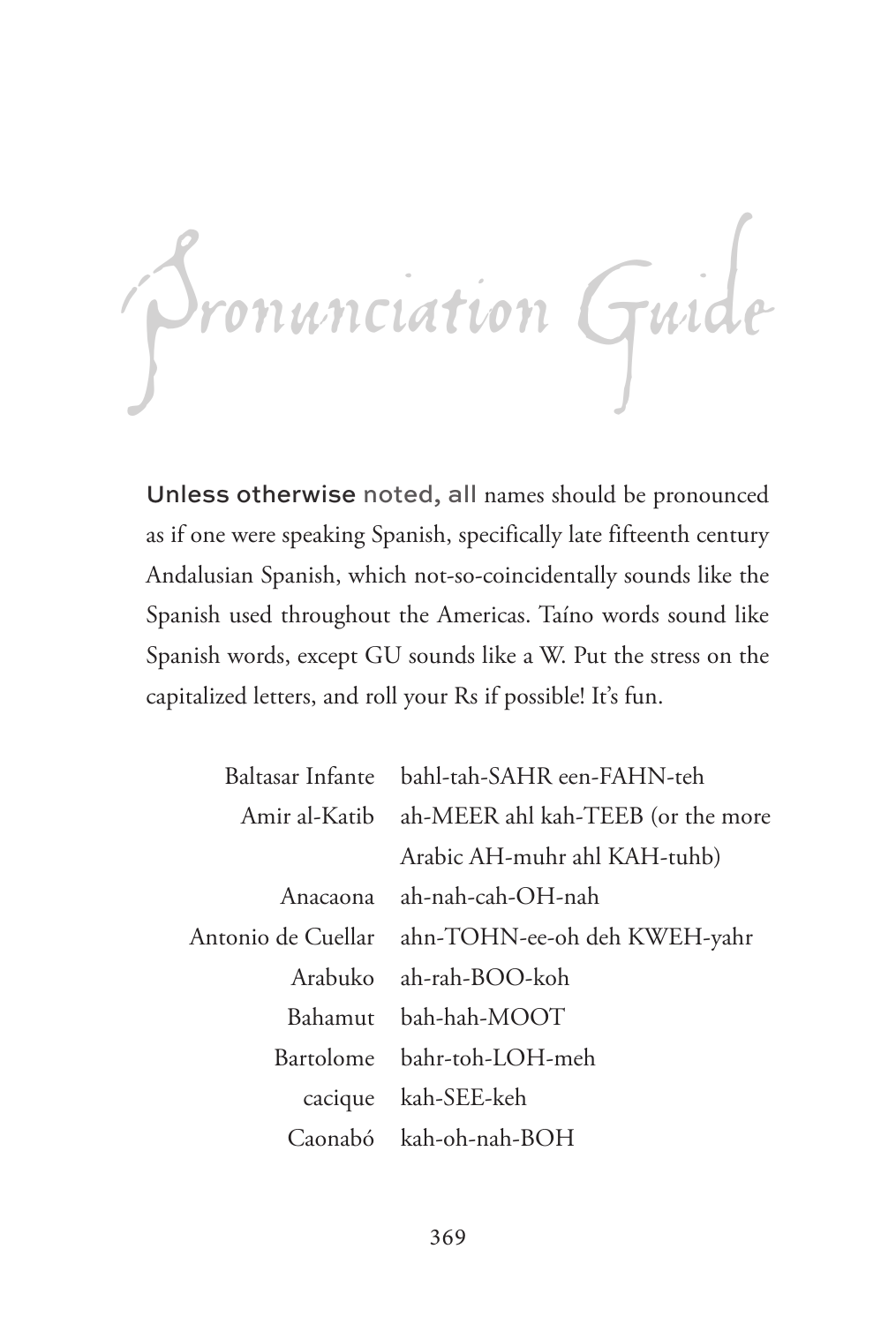| cemíes              | seh-MEE-ehs                             |
|---------------------|-----------------------------------------|
|                     | Cristóbal Colón kree-STOH-bahl koh-LOHN |
|                     | David thah-VEETH (the "th" sounds like  |
|                     | the "th" in "this," not "thick")        |
|                     | Diego dee-EH-goh                        |
| Elena Hernández     | eh-LEH-nah ehr-NAHN-dehs                |
|                     | golem GOH-lehm                          |
|                     | Gonzalo gohn-SAH-loh                    |
|                     | Granada grah-NAH-dah                    |
|                     | Guacanagarí wah-kah-nah-gah-REE         |
| hamaca              | AH-mah-kah                              |
|                     | hameh HAH-meh                           |
|                     | Higuamota ee-wah-MOH-tah                |
|                     | huracán oo-rah-KAHN                     |
|                     | Jagua HAH-gwah                          |
|                     | Jinniyah dzhuh-NEE-yah                  |
|                     | Joaquín hwah-KEEN                       |
|                     | Juan HWAHN                              |
|                     | Luis de Torres loo-EES deh TOH-rrehs    |
|                     | Maguana mah-WAH-nah                     |
| Malleus Maleficarum | mah-LAY-oos mah-leh-fee-KAH-room        |
|                     | maravedíes mah-rah-beh-DEE-ehs          |
|                     | Marién mah-ree-EHN                      |
|                     | Martín Pinzón mahr-TEEN peen-SOHN       |
| Mizrahi             | meez-rah-CHEE ("ch" sounds like a       |
|                     | less-harsh version of the ch in         |
|                     | "Chanukah")                             |